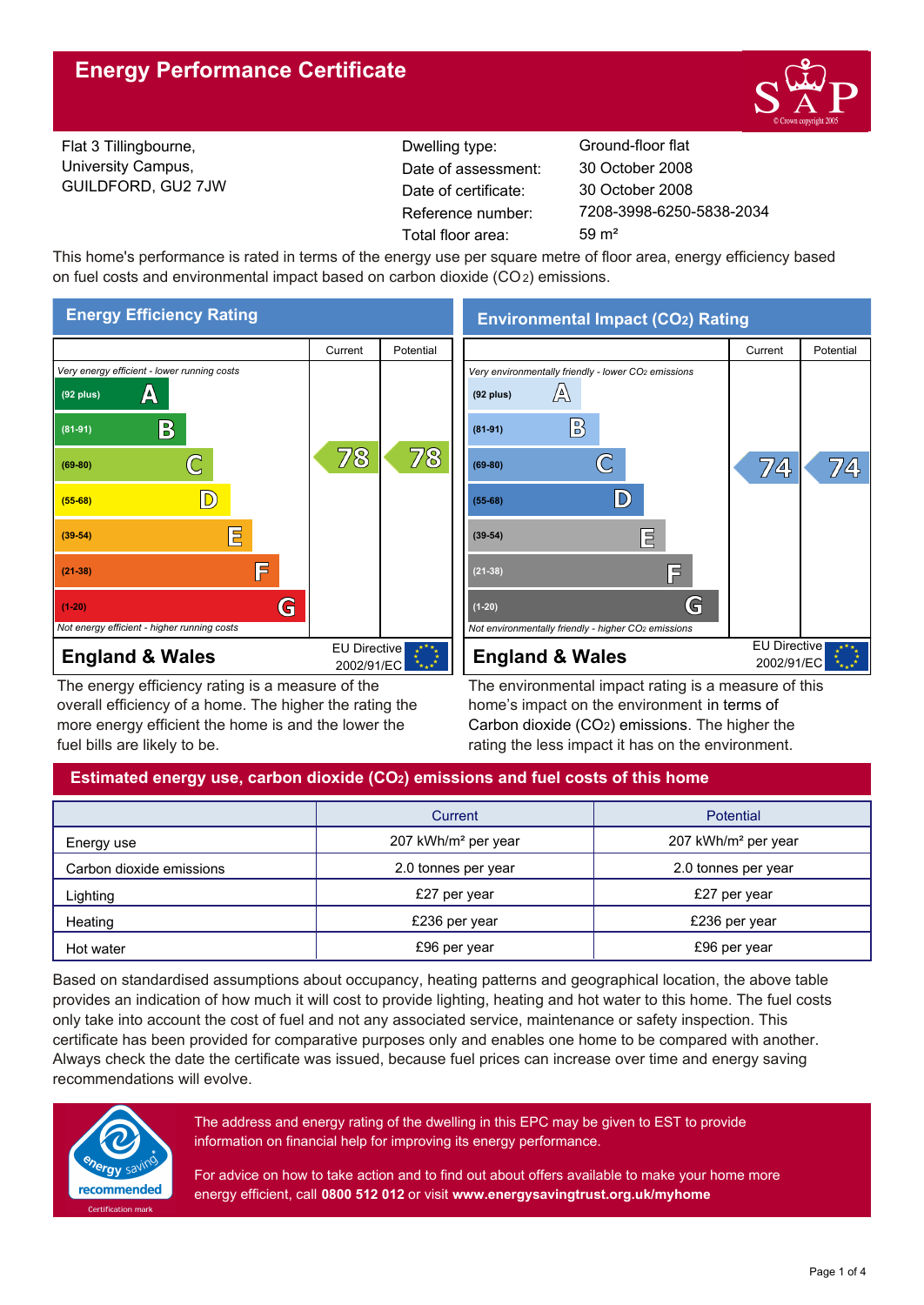#### **About this document**

The Energy Performance Certificate for this dwelling was produced following an energy assessment undertaken by a qualified assessor, accredited by Elmhurst Energy Systems, to a scheme authorised by the Government. This certificate was produced using the RdSAP 2005 assessment methodology and has been produced under the Energy Performance of Buildings (Certificates and Inspections) (England and Wales) Regulations 2007 as amended. A copy of the certificate has been lodged on a national register.

| Assessor's accreditation number: | EES/002004                                     |
|----------------------------------|------------------------------------------------|
| Assessor's name:                 | Gary John Ryan                                 |
| Company name/trading name:       | <b>Energy Assess UK Limited</b>                |
| Address:                         | 5 Bryanstone Close, Guildford, Surrey, GU2 9UJ |
| Phone number:                    | 07894 801 963                                  |
| Fax number:                      | 01483 829557                                   |
| E-mail address:                  | gary@energyassessuk.com                        |
| Related party disclosure:        |                                                |

#### **If you have a complaint or wish to confirm that the certificate is genuine**

Details of the assessor and the relevant accreditation scheme are as above. You can get contact details of the accreditation scheme from their website at www.elmhurstenergy.co.uk together with details of their procedures for confirming authenticity of a certificate and for making a complaint.

### **About the building's performance ratings**

The ratings on the certificate provide a measure of the building's overall energy efficiency and its environmental impact, calculated in accordance with a national methodology that takes into account factors such as insulation, heating and hot water systems, ventilation and fuels used. The average Energy Efficiency Rating for a dwelling in England and Wales is band E (rating 46).

Not all buildings are used in the same way, so energy ratings use 'standard occupancy' assumptions which may be different from the specific way you use your home. Different methods of calculation are used for homes and for other buildings. Details can be found at www.communities.gov.uk/epbd.

Buildings that are more energy efficient use less energy, save money and help protect the environment. A building with a rating of 100 would cost almost nothing to heat and light and would cause almost no carbon emissions. The potential ratings on the certificate describe how close this building could get to 100 if all the cost effective recommended improvements were implemented.

#### **About the impact of buildings on the environment**

One of the biggest contributors to global warming is carbon dioxide. The way we use energy in buildings causes emissions of carbon. The energy we use for heating, lighting and power in homes produces over a quarter of the UK's carbon dioxide emissions and other buildings produce a further one-sixth.

The average household causes about 6 tonnes of carbon dioxide every year. Adopting the recommendations in this report can reduce emissions and protect the environment. You could reduce emissions even more by switching to renewable energy sources. In addition there are many simple everyday measures that will save money, improve comfort and reduce the impact on the environment. Some examples are given at the end of this report.

#### **Visit the Government's website at www.communities.gov.uk/epbd to:**

- Find how to confirm the authenticity of an energy performance certificate
- Find how to make a complaint about a certificate or the assessor who produced it •
- Learn more about the national register where this certificate has been lodged •
- Learn more about energy efficiency and reducing energy consumption •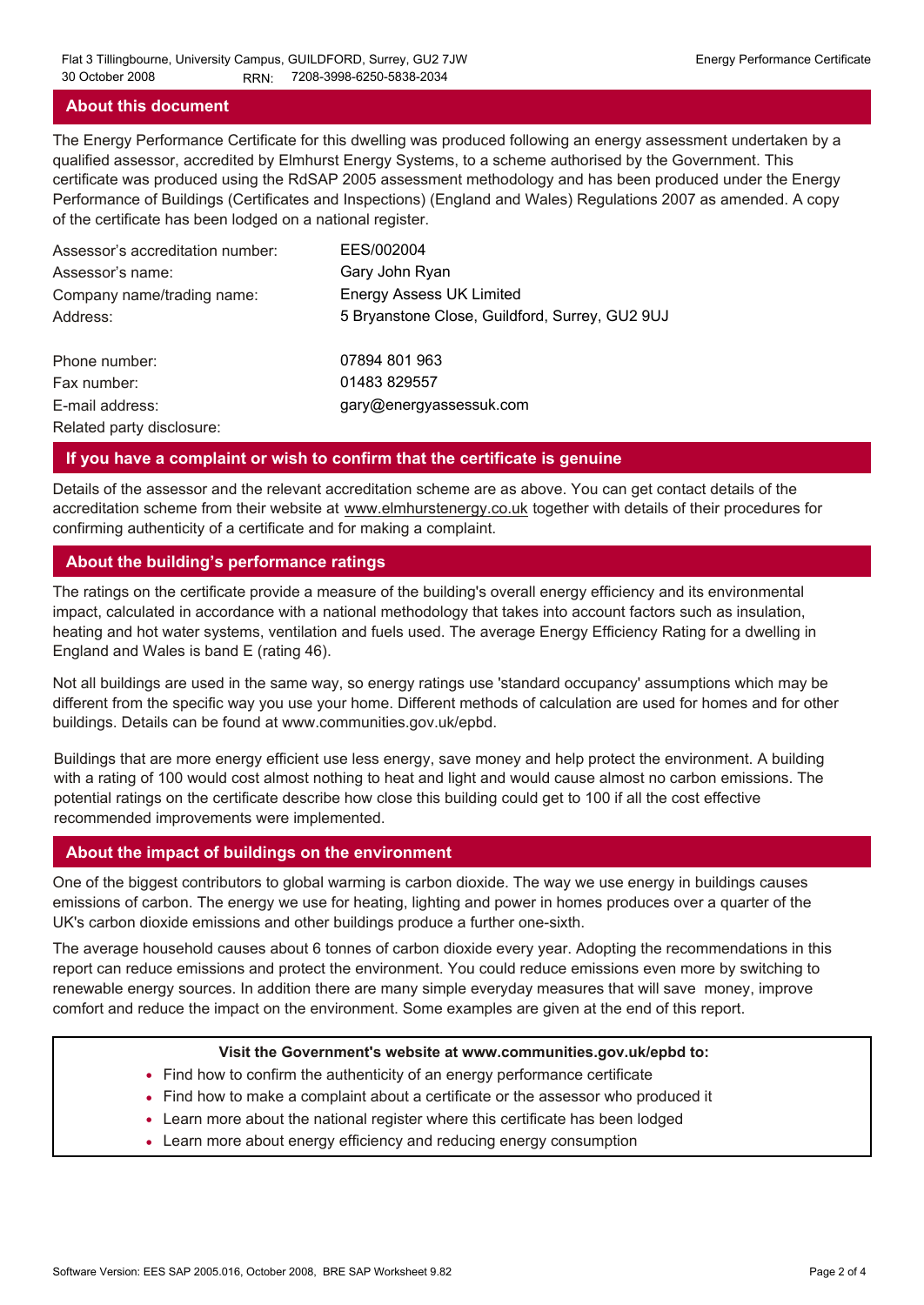# Recommended measures to improve this home's energy performance

Flat 3 Tillingbourne, University Campus, GUILDFORD, GU2 7JW Date of certificate:

Reference number: 7208-3998-6250-5838-2034 30 October 2008

## **Summary of this home's energy performance related features**

The following is an assessment of the key individual elements that have an impact on this home's performance rating. Each element is assessed against the following scale: Very poor / Poor / Average / Good / Very good.

| Elements                                  | Description                                                        | Current performance      |                 |
|-------------------------------------------|--------------------------------------------------------------------|--------------------------|-----------------|
|                                           |                                                                    | <b>Energy Efficiency</b> | Environmental   |
| Walls                                     | Cavity wall, filled cavity                                         | Good                     | Good            |
| Roof                                      | (another dwelling above)                                           |                          |                 |
| Floor                                     | Solid, no insulation (assumed)                                     |                          |                 |
| <b>Windows</b>                            | Fully double glazed                                                | Good                     | Good            |
| Main heating                              | Community scheme                                                   | Good                     | Good            |
| Main heating controls                     | Flat rate charging, no thermostatic control of room<br>temperature | Very poor                | Very poor       |
| Secondary heating                         | None                                                               |                          |                 |
| Hot water                                 | From main system                                                   | Very good                | Very good       |
| Lighting                                  | Low energy lighting in all fixed outlets                           | Very good                | Very good       |
| Current energy efficiency rating          |                                                                    | C <sub>78</sub>          |                 |
| Current environmental impact (CO2) rating |                                                                    |                          | C <sub>74</sub> |

## **Low and zero carbon energy sources**

None

### **Recommendations**

None

### **Further measures to achieve even higher standards**

None